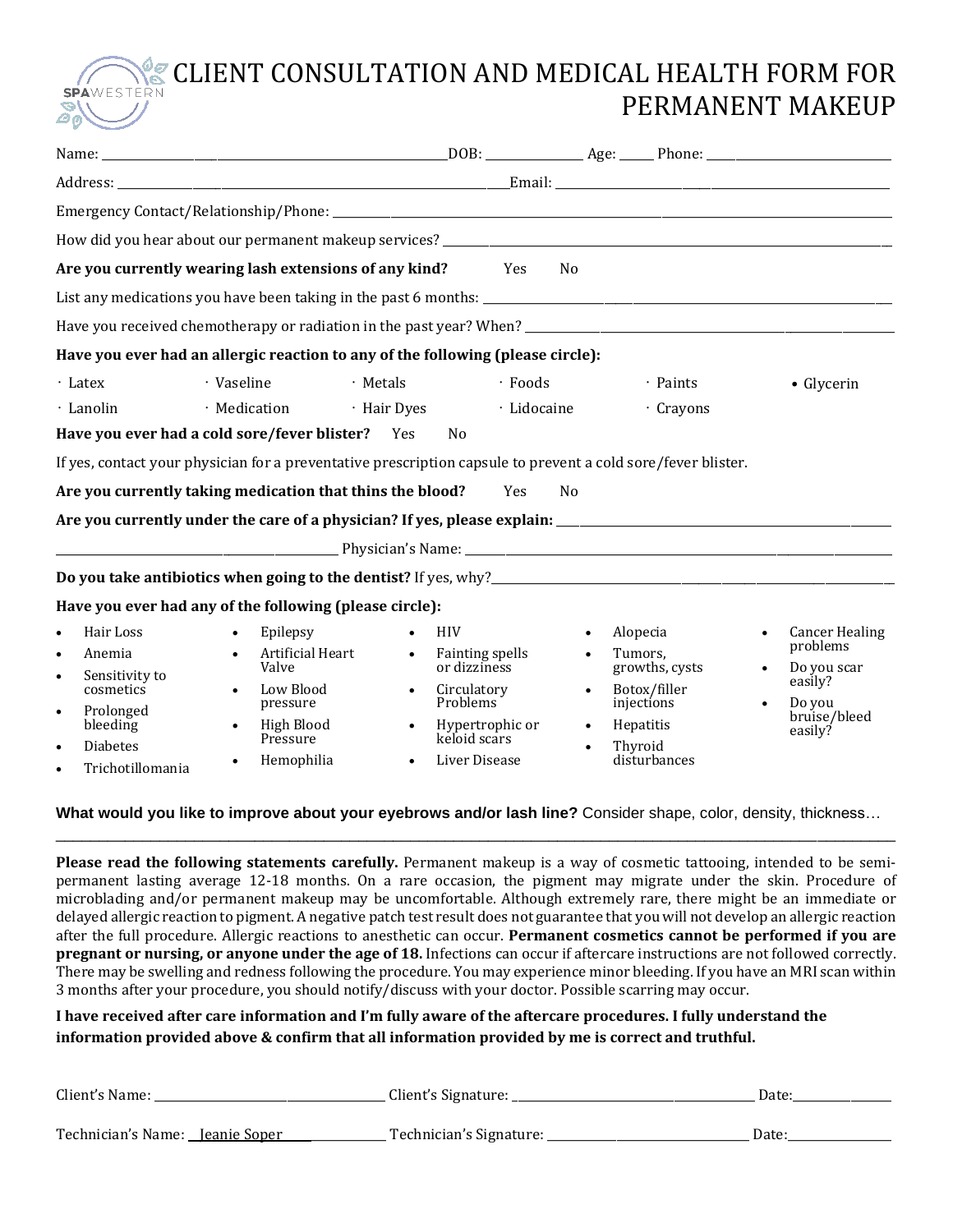

# PERMANENT MAKEUP PRE-PROCEDURE INFO/ADVICE

#### **Please read the following advice carefully and sign at the end:**

- Permanent makeup procedures normally require multiple treatment sessions. For best results, clients will be required to return for at least one finishing session. This will take place 5-7 weeks after the initial procedure. Those with oily skin may require an additional touch up. Please be aware that color intensity will be significantly darker and sharper immediately and a few days after the initial procedure, but the color will typically reduce by 30-50%.
- Although numbing cream/solution is used during the procedure, sensitivity or discomfort may still be felt. Skin may be red, bruised and/or swollen after the procedure.
- Please do not drink alcohol 24 hours prior to the treatment.
- Unless medically necessary, please avoid taking things that thin the blood like fish oils, herbals, Vitamin E, aspirins, and/or ibuprofen and do not donate plasma in the 7 days prior to procedure.
- Where possible, try to avoid the following herbs and spices prior to your appointment: Black pepper, Cardamom, any member of the Zingiberaceae (Ginger) family, Cayenne, Cinnamon, Garlic, Horseradish, Mustard.
- A patch test can be performed, unless waived by client. It is the client's responsibility to schedule this at least one week prior to procedure.
- Patients prone to cold sores/fever blisters should take an anti-viral prior to treatment if treatment is near lip area.
- Hormone therapies can affect pigmentation and/or cause sensitivity.
- Discontinue use of any brow- or lash-growth serums such as Latisse or RevitaLash, as it can cause sensitivity/affects pigment retention.
- Botox, AHA products and retinoids should be avoided for 2 weeks prior to the procedure.
- **Specifically for microblading/PMU brow procedures:**
	- Please do not shape or wax your brows before the procedure. Your technician will shape brows during the procedure.
	- No electrolysis for at least 5 days before the procedure.
	- Exfoliating treatments such as microdermabrasion should not be performed within 2 weeks prior to procedure.
	- Chemical and laser peels should be avoided no less than 6 weeks prior to procedure.

#### **Topical Anesthetic Advice:**

- **Allergic reaction** can occur from any anesthetics (lidocaine) used during the procedure. If you do suffer from an allergic reaction, you should contact your doctor immediately. Allergic reaction response may show through redness, swelling, rash, blistering, dryness or any other symptoms associated with an allergic reaction.
- **Numbness** We cannot accept responsibility if the area to be treated does not respond to the numbing cream. Each individual is different according to skin type. Some clients report the area to be completely numb, while others may experience some discomfort.
- **IMPORTANT – For PMU Eyeliner/Lash Enhancement Procedure: Although not very common, topical lidocaine used during** the procedure can cause temporary pupil dilation especially in clients with lighter-colored eyes. This results in blurriness of vision for a few to several hours following the procedure. For this reason, we urge all clients as a precaution to plan for another person to drive them home. You will be asked to sign and initial that you have a backup ride from the spa in the case of said dilation/blurriness of vision, if necessary, on the day of the procedure before lidocaine is applied.

#### **Contraindications for Permanent Makeup (circle if applicable):**

- Liver disease high risk of infection
- Pregnancy/Nursing
- Compromised skin near brow/eye area
- Chemotherapy/Radiation
- Skin conditions like psoriasis, dermatitis, active herpes outbreak, etc. near the brow/eye area
- Retinoid/AHA/BHA within last two weeks (near brow area)
- Blood-thinning medications/substances or plasma donation within 7 days
- Lash extensions (permanent eyeliner only)

#### **\*The following medical conditions require a note from your doctor giving consent (circle if applicable):**

- Diabetes Type 1 and 2
- High blood pressure
- Auto-immune disease
- Thyroid / Graves' disease
- Any other medical condition that causes slow healing or a high risk of infection

I have read and fully understood the above information provided and any risks involved with the use of topical anesthetic and I therefore consent to the use of the anesthetic for the permanent makeup procedure. I agree to follow pre- and post**procedure advice closely.**

| Client Name                     | signature: | Date |
|---------------------------------|------------|------|
| Technician's Name: Jeanie Soper | Signature: | Date |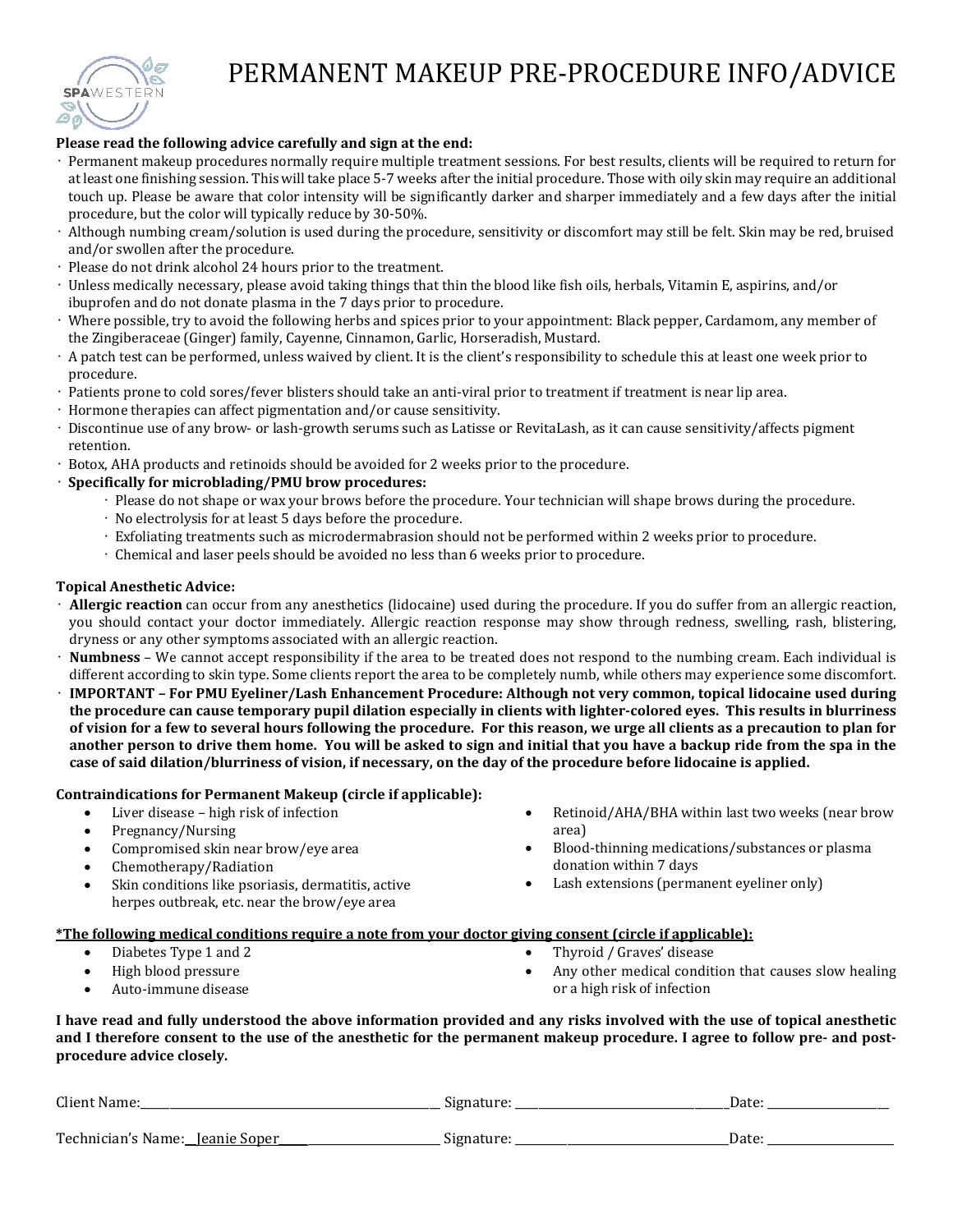

## **Please read the following information carefully and sign at the end:**

## **What To Expect On The Day of Procedure:**

**Microblading/PMU Brows Procedure** – When you arrive at your appointment, a brow map will be customized by a series of horizontal, vertical, and diagonal lines, based on your skin's proportions and drawn on with an oil-based crayon, thus, framing the area within which hair-like strokes, shading, and/or a combination of both will be micro-pigmented/tattooed into the dermis of the skin. (See for For Either Procedure)

**Permanent Eyeliner/Lash Enhancement Procedure** – Please arrive at your appointment without ANY eye makeup/cosmetics INCLUDING **LASH EXTENSIONS**. A thick layer of numbing cream will be applied and allowed to penetrated and take effect for 20-30 minutes. After the anesthetic is carefully removed, a map will be pre-drawn with an oil-based crayon, demonstrating the area that will be micropigmented/tattooed into the dermis of the skin. (See for For Either Procedure)

• **As a reminder:** Although not very common, topical lidocaine used during the procedure can cause temporary pupil dilation especially in clients with lighter-colored eyes. This results in blurriness of vision for a few to several hours following the procedure. For this reason, we urge all clients as a precaution to plan for another person to drive them home. You will be asked to sign and initial that you have a backup ride from the spa in the case of said dilation/blurriness of vision, if necessary, on the day of the procedure before lidocaine is applied.

**For EITHER PROCEDURE** – Before any tattooing occurs, you will sign off on said map/pre-draw along with the color of pigment demonstrated by its application to the forehead. After signing, the micropigmentation procedure will begin, one side at a time, using a rotary pen, equipped with a sterilized, disposable needle cartridge(s). Between passes - starting after the first - a numbing solution of lidocaine will be applied to add to comfort level. The products are formulated to be perfectly safe and can be purchased over the counter from most pharmacy/chemist. As a result of the treatment, combined with the use of the anesthetic, you can expect to experience some redness/swelling that can last 1-4 days. Pigment will be wiped throughout the procedure, and your technician will keep you informed on the progress. Before and after photos will be taken if/when photo release is signed. You must always follow your post procedure advice and after care for the best results.

**I have read and fully understood the above information regarding the process of the procedure to be received. If receiving permanent eyeliner/lash enhancement, I understand the topical anesthetic risks may include possible pupil dilation and subsequent blurriness of vision to follow, and therefore, I agree to plan for an alternative ride from the facility following the procedure.**

| Client Name:                    | Signature: | Date: |
|---------------------------------|------------|-------|
| Technician's Name: Jeanie Soper | Signature: | Date: |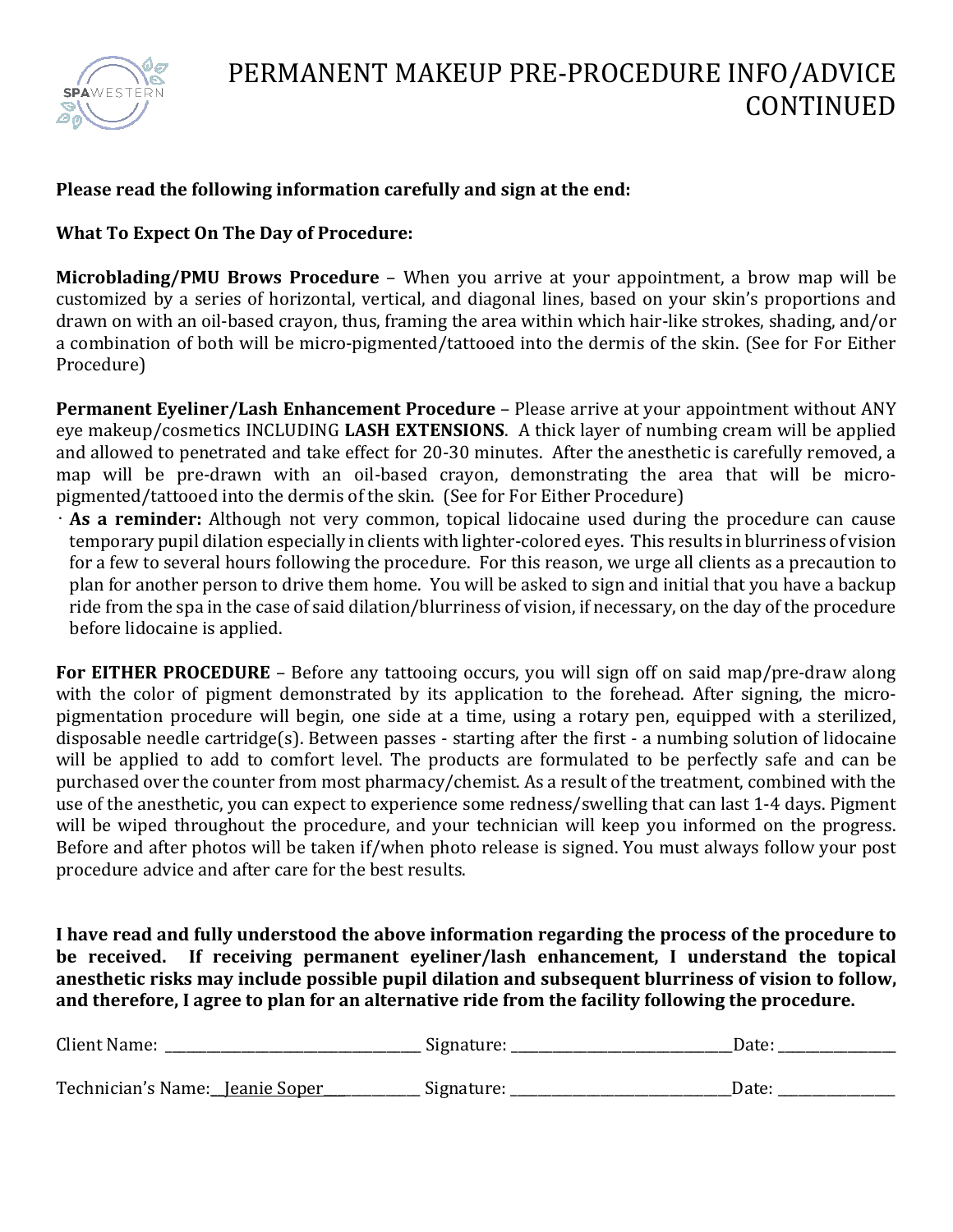

# INFORMED CONSENT FOR PERMANENT MAKEUP

I, \_\_\_\_\_\_\_\_\_\_\_\_\_\_\_\_\_\_\_\_\_\_\_\_\_\_\_\_\_\_\_\_\_\_\_, am over the age of 18, am not under the influence of drugs or alcohol, am not pregnant or nursing and desire to receive the indicated permanent pigmentation procedure. The general nature of cosmetic micro-pigmentation, as well as the specific procedure to be performed, has been explained to me.

If an unforeseen condition arises during the course of the procedure, I authorize the technician to use his/her professional judgment to decide what he/she feels is necessary under the given circumstances. I accept the responsibility for determining the color, shape and position of the permanent make-up procedure as agreed during consultation. I fully understand and accept that non-toxic pigments are used during the procedure and that the result achieved may significantly fade over a period of 1-3 years. Even once the color fades, pigment itself may stay in the skin indefinitely.

I have been informed that the highest standards of hygiene are met and that sterile, disposable needles and pigment containers are used for each individual client, procedure and visit.

I understand and accept that each procedure is a process requiring multiple applications of pigment to achieve desired results and that 100% success cannot be guaranteed during the first procedure. I understand that I may have to return for a repeated procedure.

The result of the procedure can be affected by the following: medication, age, sun exposure, skin characteristics (dry, oily, sun-damaged thick or thin skin type), personal pH balance of your skin, alcohol intake and smoking, post procedure after care.

#### BROW PROCEDURES: I understand that with oily skin types, strokes can heal less crisp, expanded and/or blurry and may **result in a powder-brow effect.**

Upon completion of the procedure there might be swelling and redness of the skin, which will subside within 1-4 days. In some cases, bruising may occur. You may resume normal activities following the procedure, however, using cosmetics, excessive perspiration and exposure to the sun should be limited until the skin has fully healed. Please see after care instructions for more details. The procedure results will look acceptable for you to appear in public without additional make-up on the brow/eye area.

I have been advised that the true color will be seen 6 weeks after each procedure, and that the pigment may vary according to skin tones, skin type, age and skin condition. I understand that some skin types accept pigment more readily and no guarantee on exact color can be given.

To my knowledge, I do not have any physical, mental or medical impairment or disability that might affect my well-being as a direct or indirect result of my decision to have the procedure done at this time.

I agree to follow all pre-procedure and post-procedure instructions as provided and explained to me by the technician. Failure to do so may jeopardize my chances for a successful procedure. I can confirm that I have received a copy of aftercare details.

I have been informed of the nature, risks, and possible complications and consequences of permanent skin pigmentation. I understand the permanent skin pigmentation procedure carries with it known and unknown complications and consequences associated with this type of cosmetic procedure, including but not limited to: infection, scarring, inconsistent color, and spreading, fanning or fading of pigments. I understand the actual color of the pigment may be modified slightly, due to the tone and color of my skin. I fully understand this is a tattoo process and therefore not an exact science but an art. I request the semi-permanent skin pigmentation procedure(s) and accept the permanence of this procedure as well as the possible complications and consequences of the said procedure \_\_\_\_\_\_\_\_ (**initial**)

The FDA does not approve any tattoo inks or pigments. There is a possibility of an allergic reaction to numbing agent and/or pigments. A patch test is offered; however, it does not ensure a client will not have an allergic reaction. If waived, I release the technician from liability if I develop an allergic reaction to the pigment. **Patch test must be performed at consultation!**

### INITIAL ONE OR THE OTHER, **NOT BOTH**:

I consent \_\_\_\_\_\_\_ (initial) to the patch test, OR I waive \_\_\_\_\_\_\_ (initial) the patch test.

I understand that if I have any skin treatments, injectables, laser hair removal, plastic surgery or other skin altering procedures, it may result in adverse changes to my permanent makeup procedure. I acknowledge some of these potential adverse changes may not be correctable. \_\_\_\_\_\_\_\_ (**initial**)

I certify that I have read and initialed the above paragraphs and have had explained to my understanding the consent and procedure permit. I accept full responsibility for the decision to have this cosmetic permanent pigmentation work done. I, \_\_\_\_\_\_\_\_\_\_\_\_\_\_\_\_ give Western Racquet & Fitness Club permission to perform my permanent makeup procedure.

| Client Name.<br>____ | $\sim$<br>Lient -<br>t<br>* Signatu.<br>$\cdots$ | $\lambda$<br>Date: |
|----------------------|--------------------------------------------------|--------------------|
|                      |                                                  |                    |

Technician's Name: \_\_Jeanie Soper\_\_\_\_\_\_\_\_\_\_\_\_\_\_\_\_\_\_\_\_\_\_\_\_\_\_ Signature: \_\_\_\_\_\_\_\_\_\_\_\_\_\_\_\_\_\_\_\_\_\_\_\_\_\_\_\_\_\_\_\_\_\_\_\_\_\_\_\_\_\_\_\_\_\_\_\_\_ Date: \_\_\_\_\_\_\_\_\_\_\_\_\_\_\_\_\_\_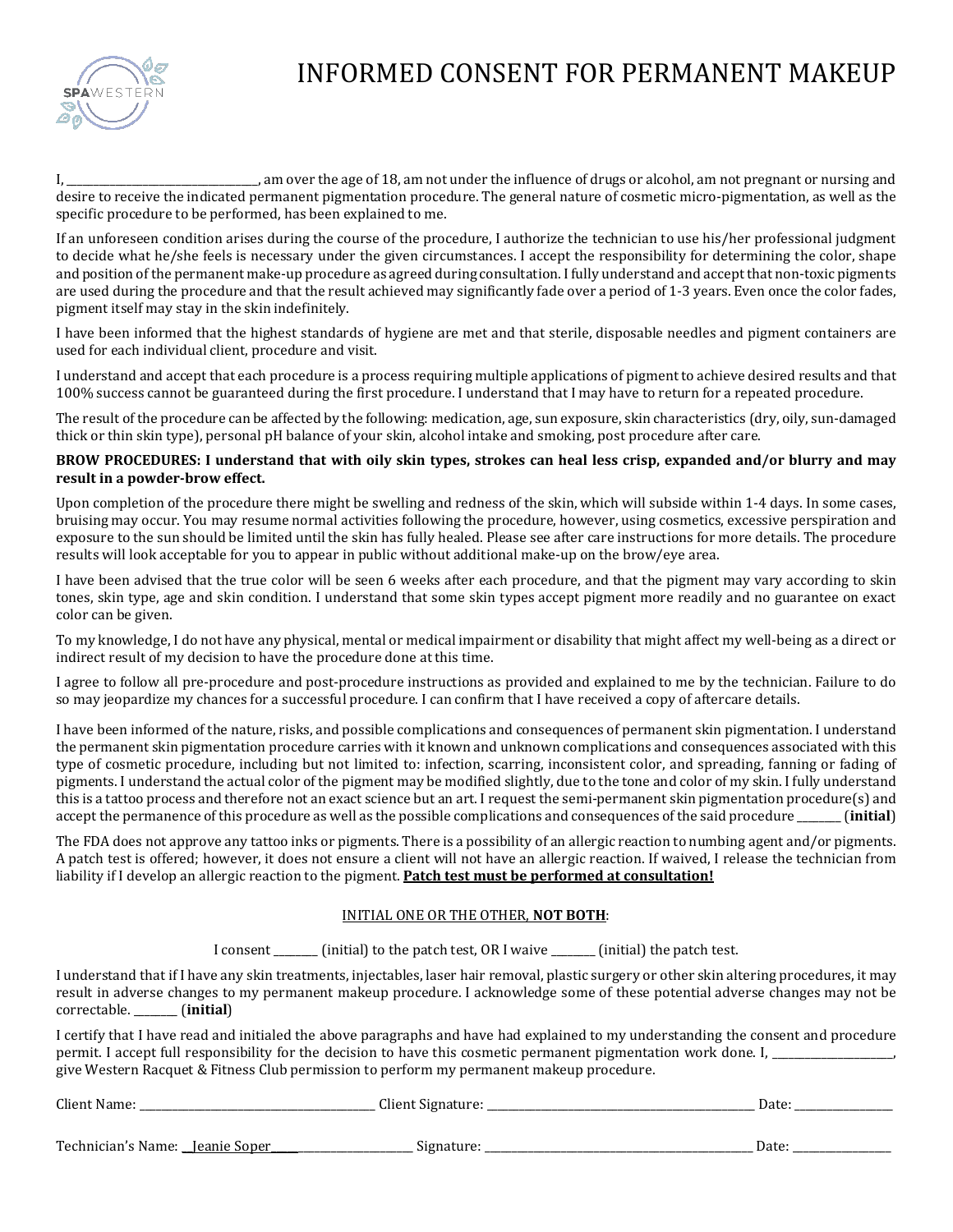

Client Name: \_\_\_\_\_\_\_\_\_\_\_\_\_\_\_\_\_\_\_\_\_\_\_\_\_\_\_\_\_\_\_\_\_\_\_\_\_\_\_\_\_\_\_\_\_\_\_\_\_\_\_\_\_\_\_\_\_\_\_\_\_\_\_\_\_\_\_\_\_\_\_\_\_\_\_\_\_\_\_\_\_\_\_\_\_\_\_\_\_\_\_\_\_\_\_\_\_

I hereby consent to and authorize the use by Western Racquet & Fitness Club and Jeanie Soper of the specified permanent makeup photographs and/or video; that is, photographs taken before, during and after my permanent makeup procedure.

I understand that my identity will be protected and my name will not be used in conjunction with the photographs and/or video.

Western Racquet & Fitness Club and Jeanie Soper have explained that all the photos and/or videos will be clinically appropriate and tastefully presented.

I have agreed on the photographs that Western Racquet & Fitness Club and Jeanie Soper request to be used and it is understood that these photos may be used on their web sites, social media accounts (Facebook, Instagram, Twitter, etc.), and in-office for demonstrative and promotional purposes. I understand that I am not entitled to compensation for these photos being used.

Should I desire to revoke permission for their use in the future, I understand that I must notify Western Racquet & Fitness Club and/or Jeanie Soper in writing and allow 30 days to accomplish this removal.

I now release Western Racquet & Fitness Club and anyone authorized by Western Racquet & Fitness Club, all personal rights and objections I have or may have to the above described uses of my photographs and/or videos. I have entered into this release freely or voluntarily, and agree to be bound thereby.

\_\_\_\_\_\_\_\_\_\_\_\_\_\_\_\_\_\_\_\_\_\_\_\_\_\_\_\_\_\_\_\_\_\_\_\_\_\_\_\_\_\_\_\_\_\_\_\_ \_\_\_\_\_\_\_\_\_\_\_\_\_\_\_\_\_\_\_\_\_\_

\_\_\_\_\_\_\_\_\_\_\_\_\_\_\_\_\_\_\_\_\_\_\_\_\_\_\_\_\_\_\_\_\_\_\_\_\_\_\_\_\_\_\_\_\_\_\_\_ \_\_\_\_\_\_\_\_\_\_\_\_\_\_\_\_\_\_\_\_\_\_

Client Printed Name

\_\_\_\_\_\_\_\_\_\_\_\_\_\_\_\_\_\_\_\_\_\_\_\_\_\_\_\_\_\_\_\_\_\_\_\_\_\_\_\_\_\_\_\_\_\_\_

Client Signature Date

Technician Signature Date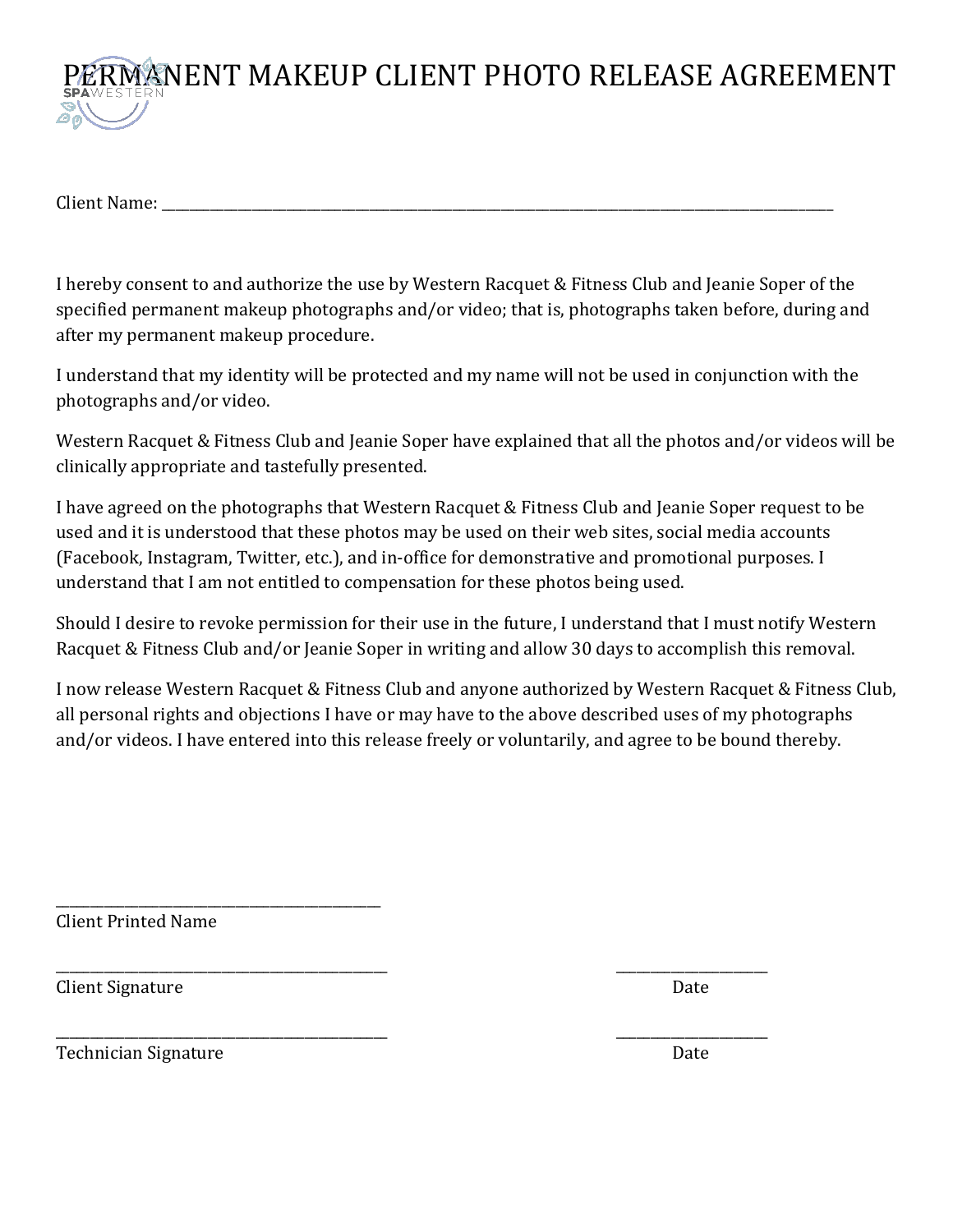

# **Please read thoroughly and carefully and initial or sign where indicated.**

- A 30-minute consultation is required prior to having the microblading/permanent brow makeup service.
- The cost of the microblading/permanent brow makeup procedure is \$450 includes the initial session and finishing session 5-7 weeks later.
- A \$150 retainer fee is required to schedule your procedure, but will be applied toward your final total. This is **non-refundable** as we are reserving a large time slot especially for you.
- Please do not book this appointment if you are not **100% sure** that you want to have this procedure done! It is okay to take your time to think about it!
- If you do book the appointment and **cancel** for any reason, your retainer fee will **NOT** be refunded.
- We understand that schedules sometimes change. If you need to **reschedule** your appointment for any reason, you may keep your deposit on the appointment **if we are given 5 business days' notice**. If we do not have 5 business days' notice, **we will unfortunately need to collect another \$150 deposit** to schedule another session, as a short notice rescheduling does not give us enough time to fill the spot and the facility loses time.
- Scheduled appointments for the finishing session procedure require **48 hours' notice for cancellation or rescheduling!** The finishing service is included in the original price ONLY when performed within 8 weeks after the initial session. Outside 8 weeks, **or if appointments are missed**, an additional charge will be incurred.

\_\_\_\_\_\_\_ I acknowledge that I have read and fully understand the policies.

I understand that if I cancel this appointment within 5 business days of my appointment, I will not

get the \$150 retainer fee back.

\_\_\_\_\_\_\_\_\_\_\_\_\_\_\_\_\_\_\_\_\_\_\_\_\_\_\_\_\_\_\_\_\_\_\_\_\_\_\_\_\_\_\_\_\_\_\_\_\_

I understand that if I need to reschedule the appointment, I need to give a minimum of 5 business

days' notice, otherwise I will be required to pay an additional \$150 retainer fee to re-book the

\_\_\_\_\_\_\_\_\_\_\_\_\_\_\_\_\_\_\_\_\_\_\_\_\_\_\_\_\_\_\_\_\_\_\_\_\_\_\_\_\_\_\_\_\_\_\_\_\_\_ \_\_\_\_\_\_\_\_\_\_\_\_\_\_\_\_\_\_\_\_\_\_

appointment.

# **By signing this form, I am acknowledging that I have read and fully understand the policies. Any questions I have regarding the policies have been answered and explained to me.**

Client Printed Name

Client Signature Date Date of the United States of the Date Date of the Date Date of the Date of the Date of the Date of the Date of the Date of the United States of the Date of the Date of the United States of the United

Technician Signature **Date** Date of the Date of the Date of the Date of the Date of the Date of the Date of the Date of the Date of the Date of the Date of the Date of the Date of the Date of the Date of the Date of the Da